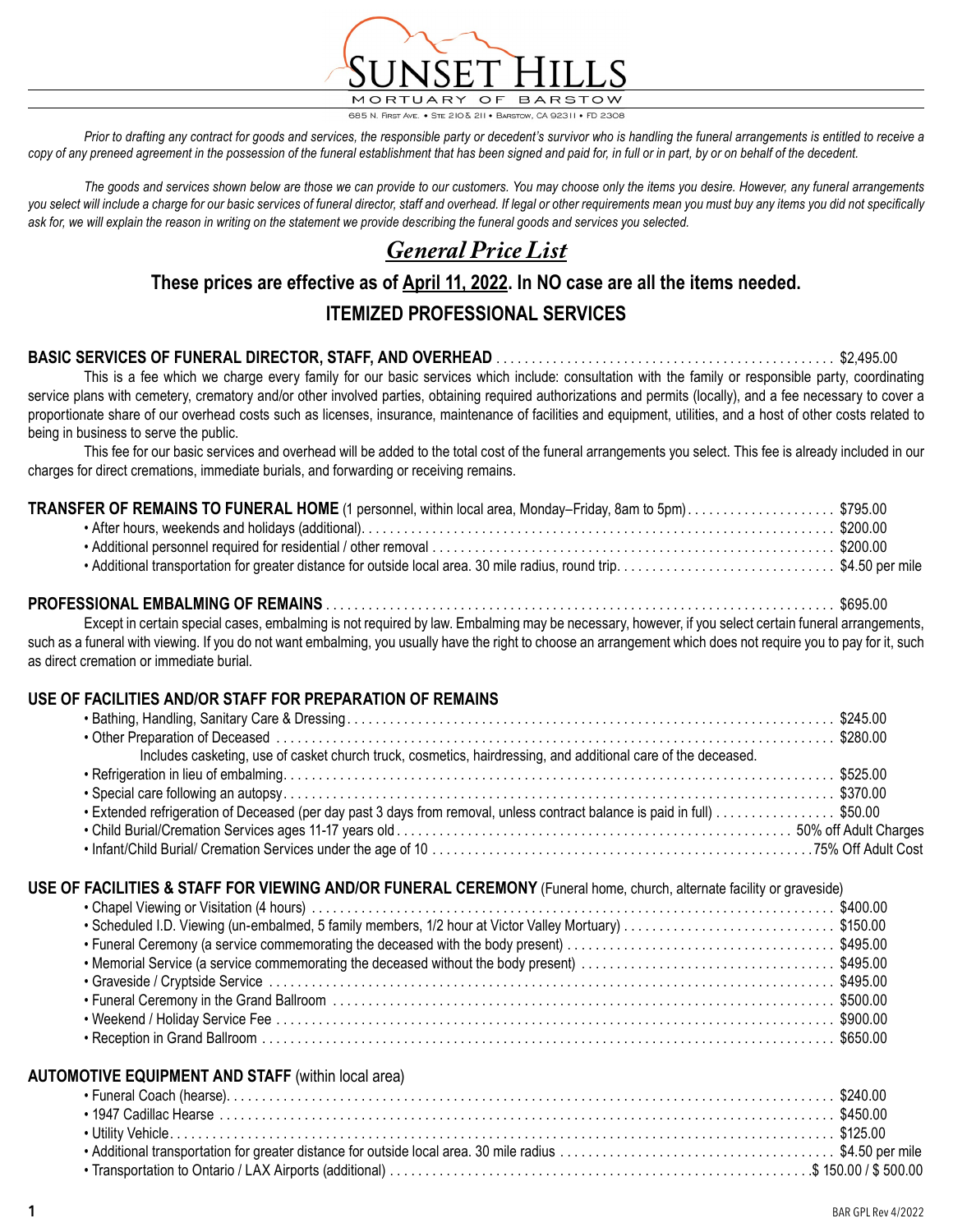#### **BASIC SERVICE**

| Includes basic service of Funeral Director and staff, transfer of remains to funeral home; embalming, bathing, and handling; and Preparation for Viewing. Plus             |  |
|----------------------------------------------------------------------------------------------------------------------------------------------------------------------------|--|
| selected merchandise and transportation.                                                                                                                                   |  |
|                                                                                                                                                                            |  |
| Includes basic service of Funeral Director and staff, transfer of remains to funeral home, and refrigeration.                                                              |  |
|                                                                                                                                                                            |  |
| Includes basic services of the funeral director, staff and overhead, transfer of remains to funeral home, refrigeration in lieu of embalming, and utility vehicle to local |  |
| cemetery at our convenience.                                                                                                                                               |  |

#### **CREMATION OPTIONS**

 If you want to arrange a direct cremation, you can use an unfinished wood box or an alternate container. Alternate containers encase the body and can be made of materials such as heavy cardboard, fiberboard, or composition materials (with or without outside covering).

| Reduced basic services of Funeral Director and staff, transportation of decedent to mortuary; custodial care, refrigeration, preparation of death certificate and other |  |
|-------------------------------------------------------------------------------------------------------------------------------------------------------------------------|--|
| necessary state and local documents, utility vehicle, and cremation.                                                                                                    |  |
|                                                                                                                                                                         |  |
|                                                                                                                                                                         |  |
|                                                                                                                                                                         |  |
|                                                                                                                                                                         |  |
|                                                                                                                                                                         |  |
|                                                                                                                                                                         |  |
|                                                                                                                                                                         |  |
|                                                                                                                                                                         |  |
|                                                                                                                                                                         |  |
|                                                                                                                                                                         |  |
| <b>MERCHANDISE</b>                                                                                                                                                      |  |
|                                                                                                                                                                         |  |
|                                                                                                                                                                         |  |
|                                                                                                                                                                         |  |
|                                                                                                                                                                         |  |
|                                                                                                                                                                         |  |
|                                                                                                                                                                         |  |
|                                                                                                                                                                         |  |
|                                                                                                                                                                         |  |
|                                                                                                                                                                         |  |
|                                                                                                                                                                         |  |
|                                                                                                                                                                         |  |
|                                                                                                                                                                         |  |
|                                                                                                                                                                         |  |
|                                                                                                                                                                         |  |
|                                                                                                                                                                         |  |
|                                                                                                                                                                         |  |
|                                                                                                                                                                         |  |
|                                                                                                                                                                         |  |
|                                                                                                                                                                         |  |
|                                                                                                                                                                         |  |
|                                                                                                                                                                         |  |
|                                                                                                                                                                         |  |
|                                                                                                                                                                         |  |
|                                                                                                                                                                         |  |

#### **ADDITIONAL SERVICES**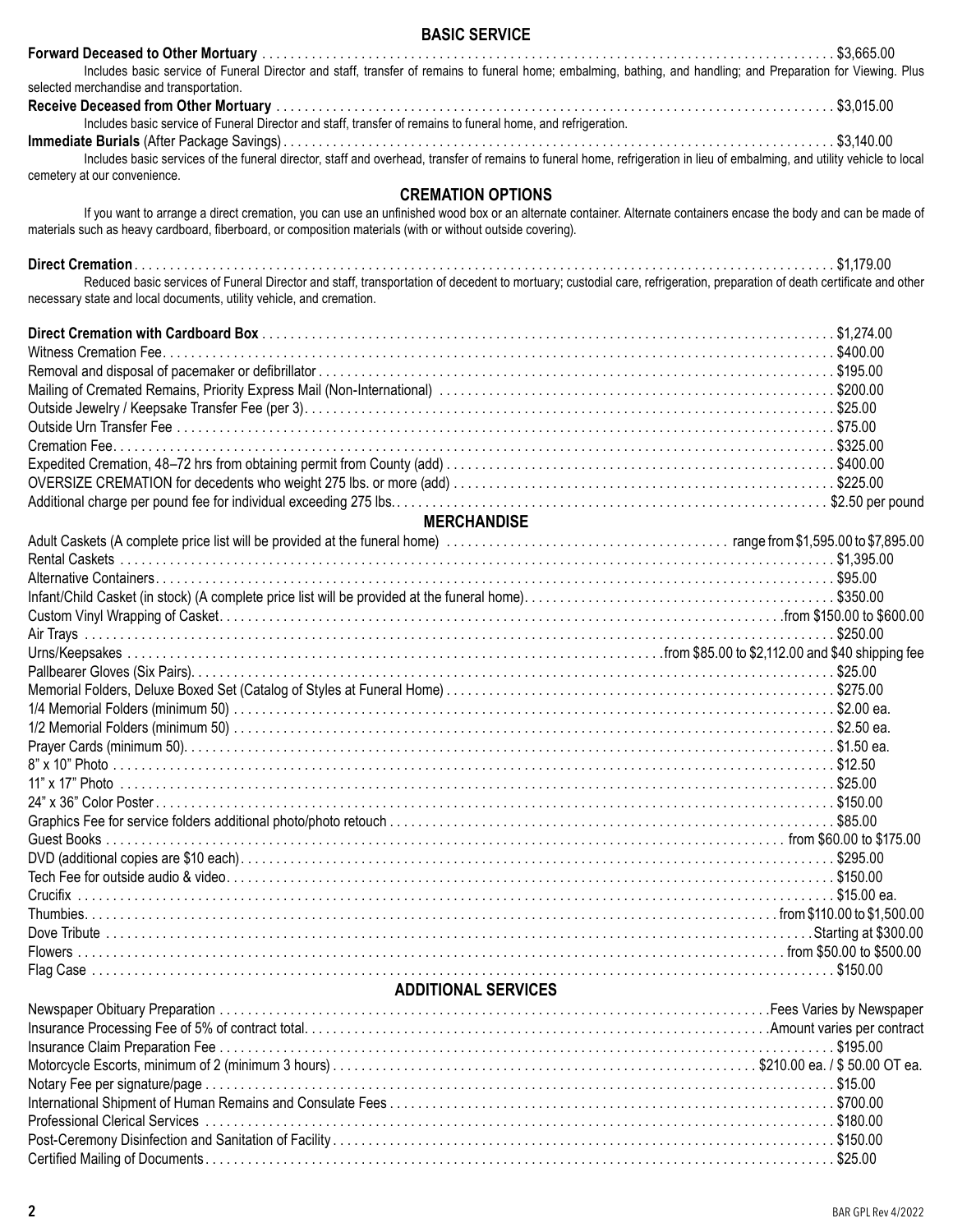#### **ADDITIONAL ITEMS & FEES NOT INCLUDED IN PACKAGES**

| California Dept. of Consumer Affairs Regulatory Fee…………………………………………………………………………… \$8.50 |  |
|-----------------------------------------------------------------------------------------|--|
|                                                                                         |  |

*For more information on funeral, cemetery, and cremation matters, contact: Department of Consumer Affairs, Cemetery and Funeral Bureau, 1625 N. Market Blvd., Suite S-208, Sacramento, CA 95834 Tel: (916) 574-7870 ~ (800) 952-5210 www.cfb.ca.gov*

# *Service of Remembrance*

## *"Burial Choices"*

**Traditional Choice Package** *(After Package Savings of \$700)* **. . . . . . . . . . . . . . . . . . . . . . . . . . . . . . . . . . . . . . . . . . . . . . \$5,745.00 Complete Chapel Service with Chapel Viewing & Graveside Service. Includes:** Basic Services of Funeral Director, Staff and Overhead, Transfer of Decedent to Funeral Home (Locally), Professional Embalming, Bathing, Handling, Sanitary Care and Dressing, Preparation for Viewing, Chapel Visitation for up to 4 hours, Staff for Direction and Supervision for Services at our Chapel or Church and Graveside or Cryptside Services, Funeral Coach and Driver (Locally), Flower Van and Driver (Locally), and Professional Clerical Services.

*Once selected, casket price will be added to package price.*

**Honor Choice Package** *(After Package Savings of \$700)* **. . . . . . . . . . . . . . . . . . . . . . . . . . . . . . . . . . . . . . . . . . . . . . . . . . \$5,250.00**

**Graveside Service with Viewing. Includes:** Basic Services of Funeral Director, Staff and Overhead, Transfer of Decedent to Funeral Home (Locally), Professional Embalming, Bathing, Handling, Sanitary Care and Dressing, Preparation for Viewing, Chapel Visitation for up to 4 hours, Staff for Direction and Supervision for Graveside or Cryptside Services, Funeral Coach and Driver (Locally), Flower Van and Driver (Locally), and Professional Clerical Services. *Once selected, casket price will be added to package price.*

**Simplicity Choice Package** *(After Package Savings of \$700)* **. . . . . . . . . . . . . . . . . . . . . . . . . . . . . . . . . . . . . . . . . . . . . . . \$4,400.00 Graveside Service without Viewing. Includes:** Basic Services of Funeral Director and Staff, Transfer of Decedent to Funeral Home (Locally), Refrigeration in lieu of Embalming, Bathing, Handling, Sanitary Care and Dressing, Staff for the Direction and Supervision of Graveside Service, Funeral Coach and Driver (Locally), Utility Vehicle and Driver (Locally), and Professional Clerical Services.

*Once selected, casket price will be added to package price.*

**Basic Choice Package** *(After Package Savings of \$700)* **. . . . . . . . . . . . . . . . . . . . . . . . . . . . . . . . . . . . . . . . . . . . . . . . . . . \$3,420.00 Delivery to Cemetery Only with No Viewing and No Graveside Service. Includes**: Basic Services of Funeral Director, Staff and Overhead, Transfer of Decedent to Funeral Home (Locally), Refrigeration in lieu of Embalming, Utility Vehicle and Driver to Local Cemetery at our convenience, and Professional Clerical Services. *Once selected, casket price will be added to package price.*

As a convenience, the Mortuary offers these discount packages to our families. These packages include staff, facilities, and equipment to provide necessary and desired services for the family. These packages **DO NOT** include weekend or holiday services, selected merchandise, sales tax on merchandise, and cash advances are additional.

### **REGARDING PAYMENT**

All accounts are to be paid in full 72 hours (Business Days) prior to cremation, viewing, or service time. We accept Cash, Check, Cashiers Check, Money Order, Visa, Mastercard, Discover, and American Express.

Fee for all returned checks is \$25.00.